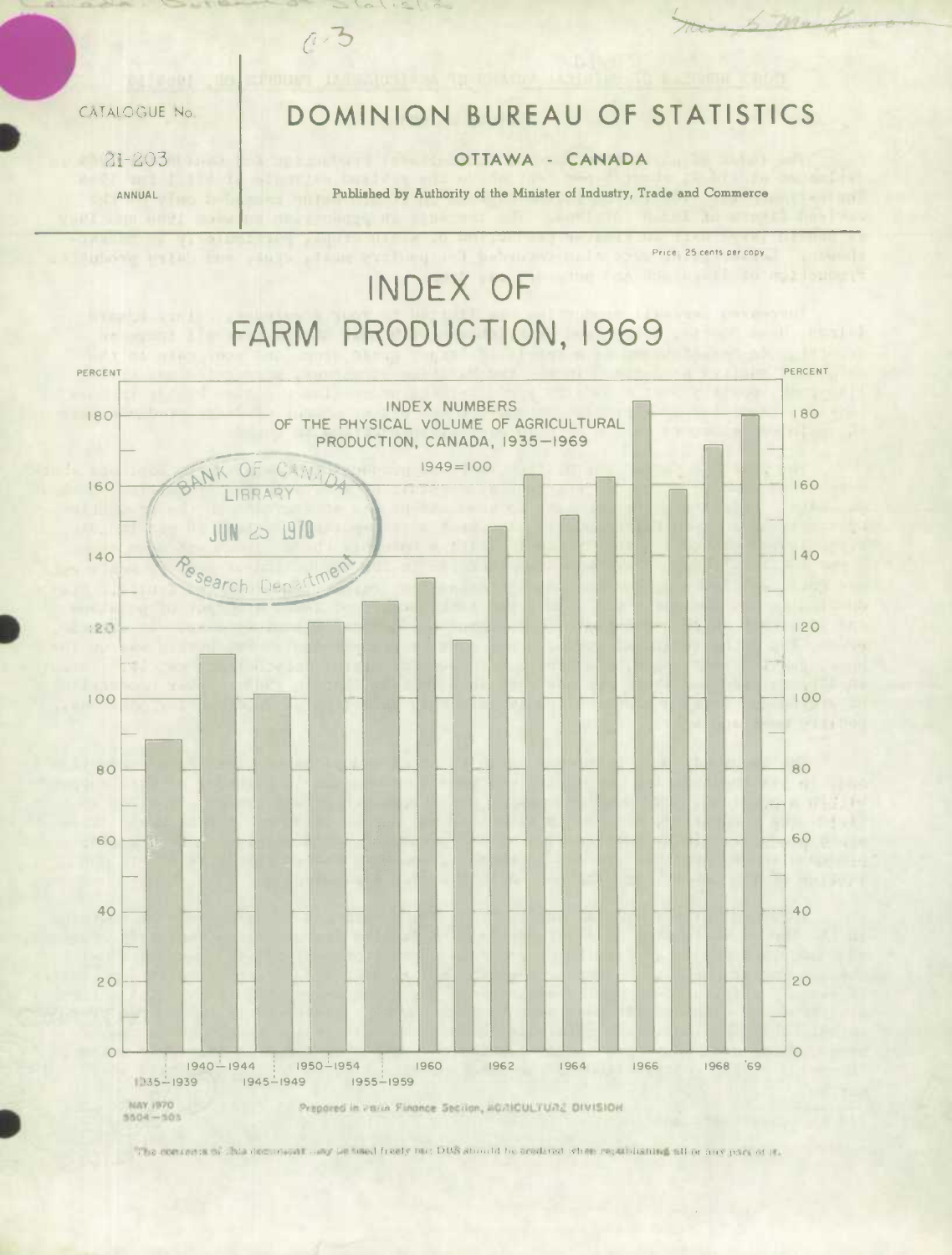## $(1949 = 100)$

The index of physical volume of agricultural production for Canada for 1969 is estimated at 179.7, about 5 per cent above the revised estimate of 171.1 for 1968. The estimate for 1969 is the second highest on record being exceeded only by the revised figure of 183.3 for 1966. The increase in production between 1968 and 1969 is due in large part to greater production of grain crops, particularly in Saskatchewan. Lesser gains were also recorded for poultry meat, eggs, and dairy products. Production of livestock and potatoes was down.

Increased over-all production was limited to four provinces, Prince Edward Island, Nova Scotia, Quebec and Saskatchewan with most of the over-all increase occurring in Saskatchewan as a result of larger grain crops and some gain **in** the output of poultry products. In the two Maritime provinces, production was up for livestock, poultry meat and dairy products; egg production was also higher in Nova Scotia. Increased poultry meat production and higher output of dairy products were the main contributors to the gain in over-all production in Quebec.

The greatest percentage decline in total production took place in Manitoba where output was down by nearly 10 per cent as a result of a drop in the production of wheat and oats. Offsetting this decline to some extent was an increase in the production of livestock and poultry products. The next most important decline in provincial agricultural production took place in British Columbia where output was down about 5 per cent. Although there was some increase in the production of poultry meat, eggs and potatoes, lower production was estimated for grains, livestock and fruits. Production in New Brunswick was down 3 per cent because of reduced output of potatoes and livestock which more than offset higher production of poultry meat. In Ontario, production of agricultural products was down by 1.5 per cent. Production was up for hogs, poultry meat, eggs, and fruits but down for grain, potatoes and cattle. Farmers in Alberta produced about one per cent less in 1969 than in 1968. Lower production of grains and dairy products slightly more than offset gains recorded for potatoes, poultry meat and eggs.

The index has been developed as an index of unduplicated gross farm production and, in its construction, provision was made to avoid double-counting of farm output. Within a province, such double-counting could occur when feed grains, credited to field crop production, are fed to livestock and appear later as livestock and livestock products. Interprovincially, this duplication could occur when feed grains produced in one province are fed in another, and when feeder cattle raised in one section of the country are shipped to another for finishing.

To avoid intraprovincial duplication, the quantities of farm products included in the index are limited to (1) those sold by farmers (except direct inter-farm sales), (2) amounts consumed in farm homes on farms where produced, and (3) amounts equal to changes in farm-held inventories of grains and livestock. Interprovincial duplication is largely eliminated by making adjustments for those cases where provincial agricultural production depends in part upon feed grains and feeder cattle from other provinces. This duplication is eliminated before the calculation of the index numbers by deducting from total provincial production, valued in terms of base year prices, the value of the contribution of the other provinces, also in terms of base year prices.

(1) Excludes Newfoundland.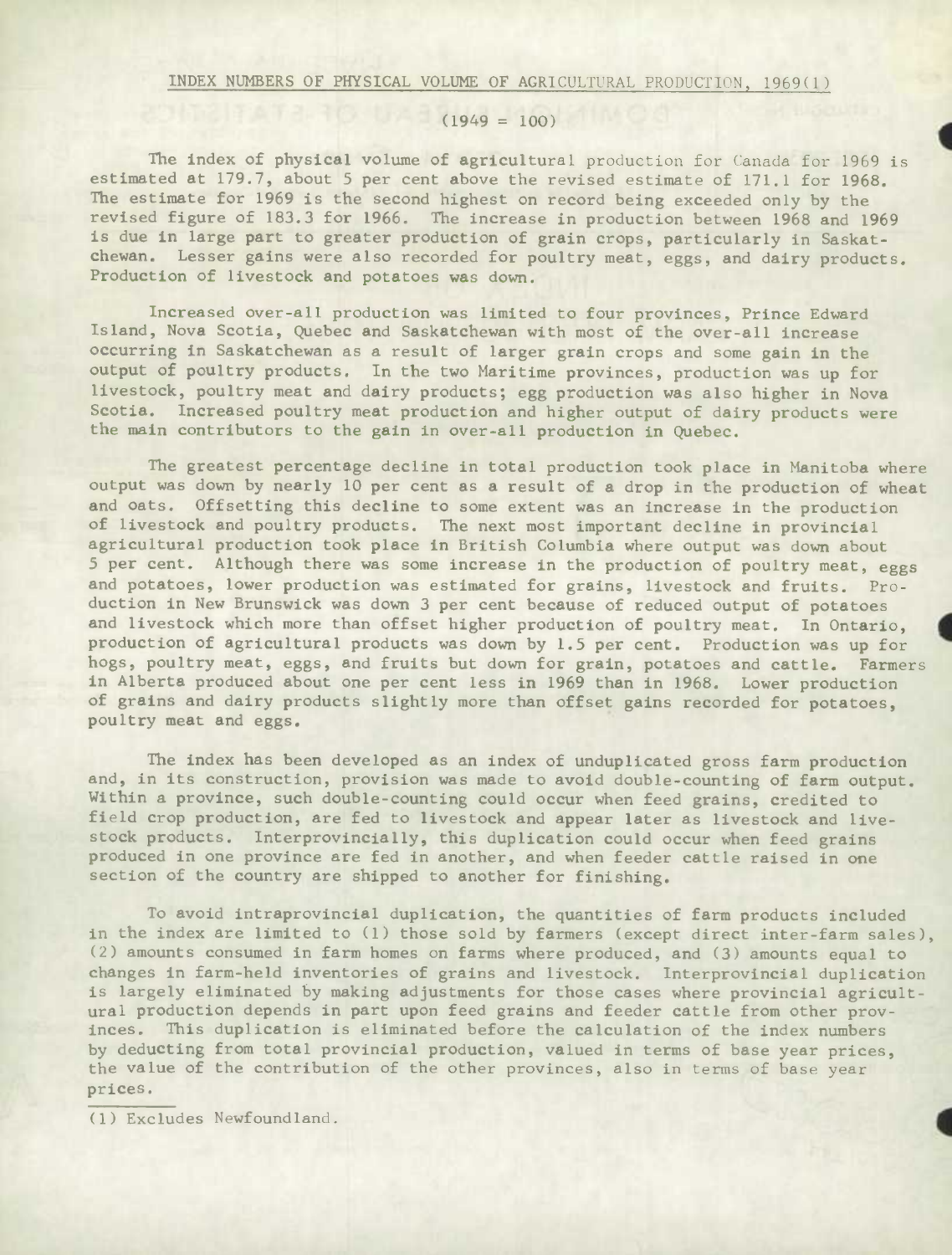Laspeyre's formula has been used in the preparation of the index of farm pro duction so that it expresses, for each year, production as a percentage of the gross output in the base year. The index numbers for the period 1947 to date have been constructed on a time and weight base of 1949 = 100. For the years 1935 to 1946, they were constructed on a time and weight base of 1935-39 = 100. The index numbers for the years 1935 to 1946 were linked to the series for 1947 to date by applying to the original index numbers for each of the early years the ratio of the index numbers for 1947 (1949 = 100) to the index numbers for 1947 (1935-39 = 100). For the years 1947 to date, the agricultural products included in the index are, in so far as statistics are available, all commodities produced on farms for sale (except direct inter-farm sale), consumption in farm homes or additions to farm inventories. This commodity content is in contrast with that for the years 1935 to 1946 which, when the index numbers were originally developed, was limited to the major items of production. The use of only the major items of agricultural production **in these**  early years provided a fairly accurate measure of gross agricultural output, but with the need to develop a net index of farm production it has been necessary to increase coverage as close to 100 per cent as possible.

For more information concerning the development of this index from its original base of  $1935-39 = 100$  to its present base of  $1949 = 100$ , please refer to the report on the Index of Farm Production for 1966.

The estimates contained in this report are based on many sources. These include: Census of Agriculture; periodic Bureau surveys of the production of crops, livestock and animal products; and agricultural statistics arising out of the administrative responsibilities of various government departments both Federal and Provincial.